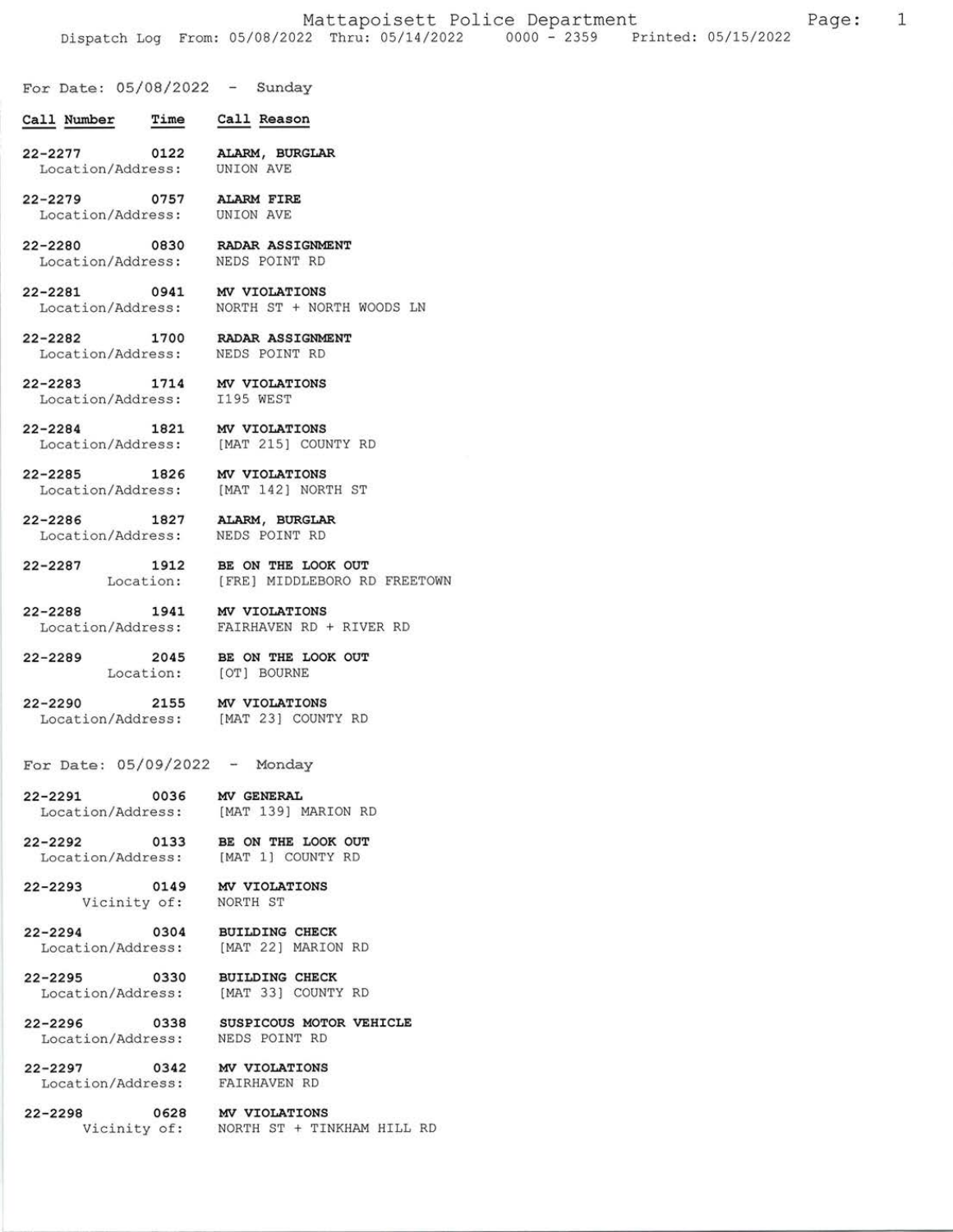22-2299 0651 RADAR ASSIGNMENT<br>Location/Address: [MAT 139] MARION [MAT 139] MARION RD

22-2300 1015 FIRE, OTHER<br>Location/Address: BRANT BEACH AVE Location/Address:

22-2301 1039 RADAR ASSIGNMENT<br>Location/Address: COUNTY RD + BARS COUNTY RD + BARSTOW ST

22-2302 1041 MV VIOLATIONS<br>Location/Address: NORTH ST + COU NORTH ST + COUNTY RD

22-2303 1048 MV VIOLATIONS<br>Location/Address: COUNTY RD + NO COUNTY RD + NORTH ST

22-2304 1133 AIARM FIRE Location/Address: [MAT 114] BOAT ROCK RD

22-2305 1152 ANIMAL CONTROL<br>Location/Address: MEADOWBROOK LN Location/Address:

22-2306 1254 SAFETY/ROAD HAZARD<br>Location/Address: HARBOR HB RD Location/Address:

22-2308 1353 RADAR ASSIGNMENT<br>Location/Address: [MAT 139] MARION

[MAT 139] MARION RD

22-2310 1447 FOLLOW UP INVESTIGATION Location/Address: [MAT 139] MARION RD

22-2311 1512 SUSPICOUS OTHER<br>Location/Address: [MAT 212] COUNTY [MAT 212] COUNTY RD

22-2314 1723 ANIMAL CONTROL<br>Location/Address: SPRUCE AVE Location/Address:

22-2313 1727 DISABLED MV<br>Location/Address: FAIRHAVEN RI FAIRHAVEN RD + DEERFIELD RD

22-2315 1748 MV VIOLATIONS Location/Address: [MAT 142] NORTH ST

22-2316 1844 BE ON THE LOOK OUT Location/Address: [MAT 1] COUNTY RD

22-2317 1906 PROPERTY RETURNED<br>Location/Address: [MAT 1] COUNTY RD [MAT 1] COUNTY RD

22-2318 2137 RADAR ASSIGNMENT Location/Address: [MAT 142] NORTH ST

22-2319 2149 MV VIOLATIONS

Location/Address: [MAT 142] NORTH ST

## For Date:  $05/10/2022 -$  Tuesday

22-2320 0220 BUILDING CHECK<br>Location/Address: [MAT 140] NEDS [MAT 140] NEDS POINT RD

22-232L 0338 BUILDING CHECK Location/Address: IMAT 74] FAIRHAVEN RD

22-2322 0340 BUILDING CHECK<br>Location/Address: [MAT 5] RESERVA [MAT 5] RESERVATION RD

22-2323 0343 BUILDING CHECK Location/Address: [MAT 147] SHAW ST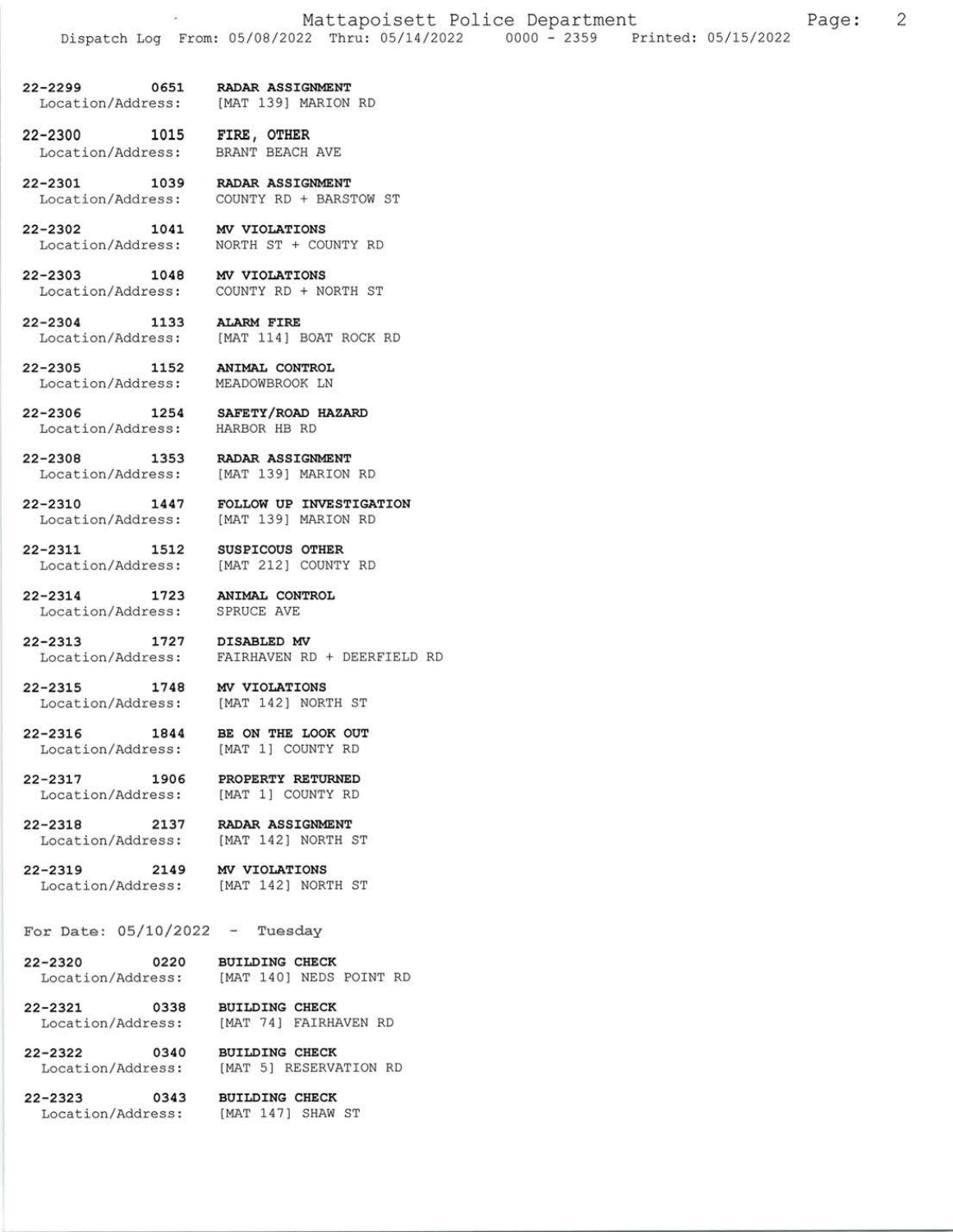- 22-2324 0346 BUILDING CHECK Location/Address: [MAT 79] FAIRHAVEN RD
- 22-2325 O4O5 BUILDING CHECK Location/Address: MARION RD
- 22-2326 0538 DISABLED MV Vicinity of: NORTH ST
- 22-2327 0703 RADAR ASSIGNMENT<br>Location/Address: [MAT 139] MARION RD Location/Address:
- 22-2328 0722 MV VIOLATIONS Vicinity of: IMAT 139] MARION RD
- 22-2329 0732 FIRE, BRUSH<br>Vicinity of: 1195 EAST Vicinity of:
- 22-2330 0949 MV VIOLATIONS Vicinity of: NORTH ST
	-
- 22-2331 1031 FOLLOW UP INVESTIGATION Location/Address: FAIRHAVEN RD
- 22-2333 1143 MV CRASH Location/Address: [MAT 190] NORTH ST
- 22-2334 1312 LARCENY / FORGERY / FRAUD Location/Address: [MAT 1] COUNTY RD
- 22-2335 1407 MV VIOLATIONS<br>Vicinity of: [MAT 14] MARIO
- 22-2336 1450 GENERAL SERVICE Location/Address: [MAT NEDSPT] NEDS POINT RD
- 22-2338 1801 DISTURBANCE Location/Address: [MAT 47] COUNTY RD
- 22-2340 2011 MV VIOLATIONS Location/Address: NoRTH ST
	-

[MAT 14] MARION RD

- 22-2341 2146 MV VIOLATIONS Location/Address: [MAT 142] NORTH ST
- 22-2342 2208 MV VIOLATIONS Location/Address: [MAT 185] MARION RD
- For Date:  $05/11/2022$  Wednesday
- 22-2343 0146 GENERAL SERVICE Location/Address: PORT WAY
- 22-2344 0231 MV GENERAL Location/Address: NORTH ST + INDUSTRIAL DR
- 22-2345 0236 MV VIOLATIONS
	- Vicinity of: IMAT YARD] COUNTY RD
- 22-2346 0342 BUILDING CHECK<br>Location/Address: [MAT 64] COUNTY [MAT 64] COUNTY RD
- 22-2347 0345 BUILDING CHECK Location/Address: COUNTY RD
- 22-2348 0636 MV GENERAL<br>
Vicinity of: [MAT 112] [MAT 112] COUNTY RD
- 22-2349 O7O1 RADAR ASSIGNMENT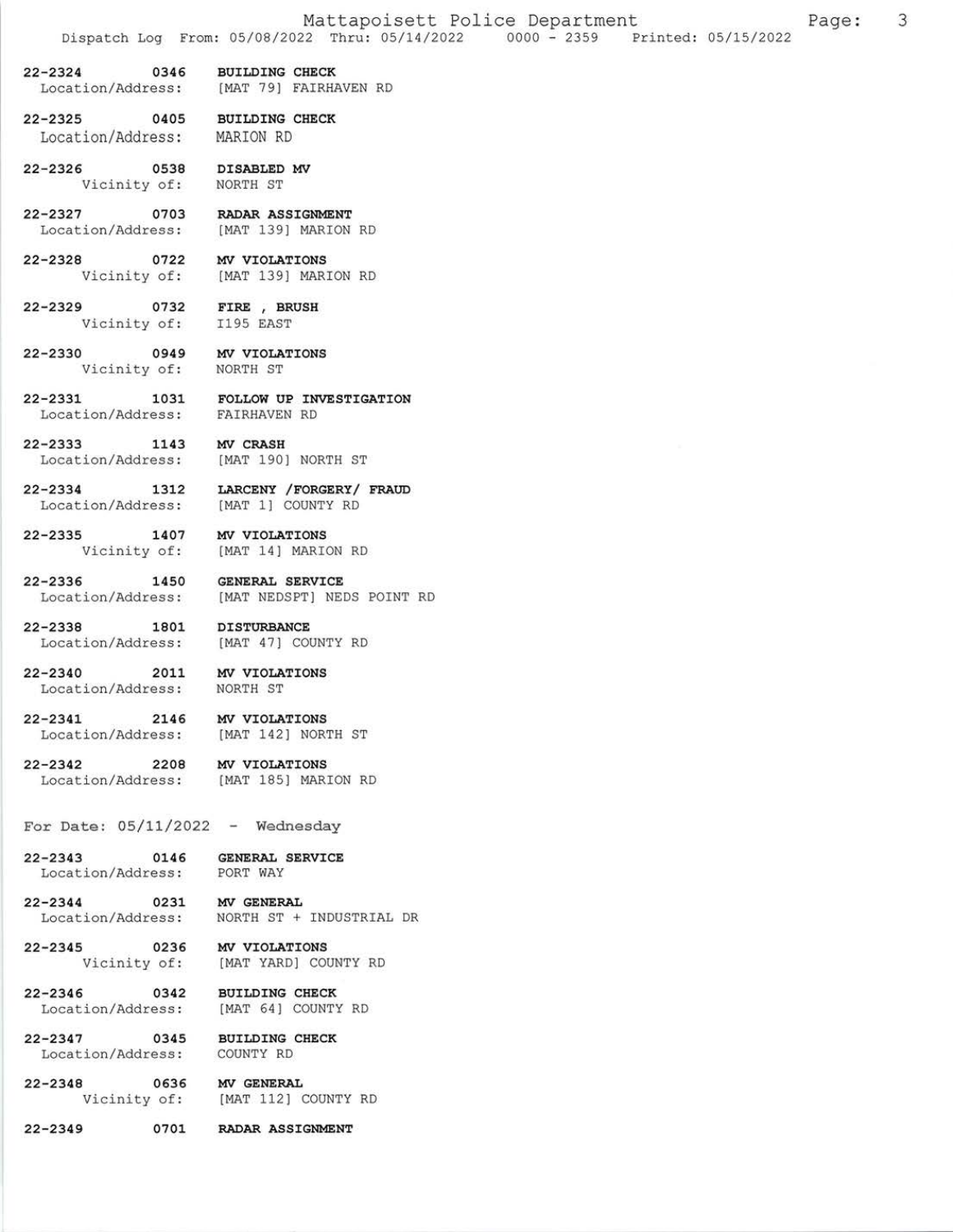- 22-2350 0714 MV VIOLATIONS<br>Vicinity of: [MAT 139] MAR. [MAT 139] MARION RD
- 22-2351 0719 MV VIOLATIONS Vicinity of: [MAT 142] NORTH ST
- 22-2352 0809 SUSPICOUS OTHER<br>Location/Address: BROOKSIDE DR Location/Address:
- 22-2353 0906 MV VIOLATIONS Location/Address: AUCOOT RD + MARION RD
- 22-2354 0925 MV CRASH Location/Address: CHURCH ST
- 22-2355 0946 MV VIOLATIONS<br>Location/Address: NORTH ST + JA NORTH ST + JACKIE LN
- 22-2356 1015 MV GENERAL Location/Address: RIVER RD
	-
- 22-2357 1116 DISABLED MV<br>Location/Address: MARION RD + MARION RD + AUCOOT RD
- 22-2358 1131 MV VIOLATIONS Location/Address: EAIRHAVEN RD
- 22-2359 1240 MV VIOLATIONS Vicinity of: MARION RD
- 22-2360 1404 MV VIOLATIONS<br>Location/Address: MARION RD Location/Address:
- 22-2361 1412 MV VIOLATIONS Vicinity of: IMAT 1391 MARION RD
- 22-2362 1422 MV VIOLATIONS<br>Location/Address: MARION RD
	- Location/Address:
- 22-2363 1435 911-ABANDONED-HANGUP CALLS Location/Address: OLD BRANDT ISALND RD
- 22-2364 1443 MV VIOLATIONS Location: 195W
	-
- 22-2365 1526 ALARM FIRE Location/Address: MATTAPOISETT NECK RD
- 22-2366 1540 ALARM, BURGLAR Location/Address: HILTON AVE
- 22-2368 1807 911-ABANDONED-HANGUP CALLS Location/Address: [MAT 57] COUNTY RD
- 22-2369 2018 MV VIOLATIONS Location/Address: [MAT 190] NORTH ST + LEBARON WAY
- 22-2370 2050 MV VIOLATIONS
- Locatlon/Address: NORTH ST + DEXTER LN
- 22-2371 2125 BUILDING CHECK<br>Location/Address: [MAT 102] INDUS [MAT 102] INDUSTRIAL DR
- 22-2372 2142 MV VIOLATIONS Location/Address: COUNTY RD + BARSTOW ST
- 22-2373 2158 ASSTST CrrrZEN Location/Address: PINE ISLAND RD
-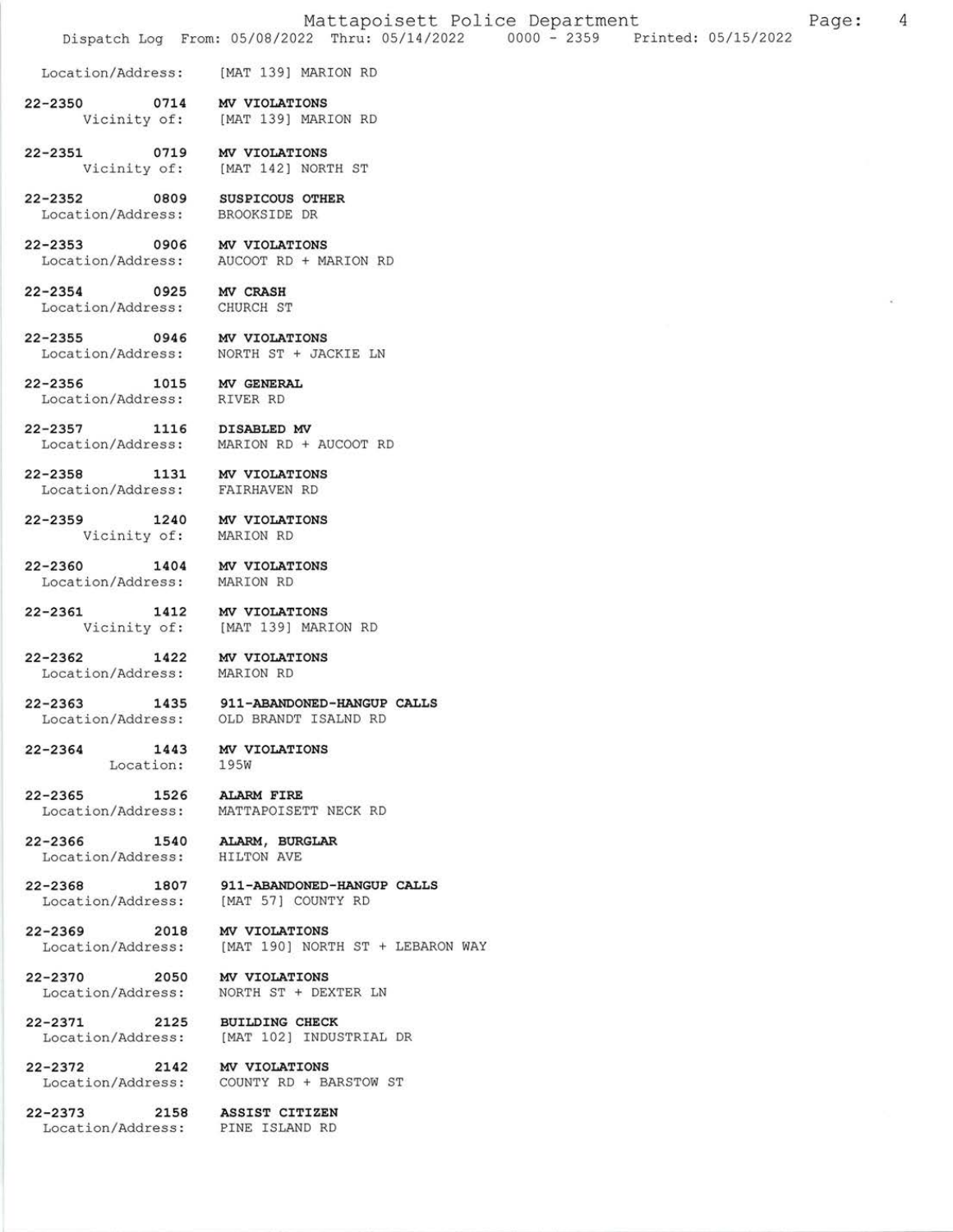## 22-2374 2331 MV VIOLATIONS

Location/Address: EAIRHAVEN RD

For Date:  $05/12/2022$  - Thursday

- 22-2375 0142 MV VIOLATIONS Location/Address: NoRTH ST
- 22-2376 0310 BUILDING CHECK<br>Location/Address: [MAT 112] COUNT [MAT 112] COUNTY RD
- 22-2377 0339 911 CALL<br>Location/Address: [MAT 14] MARION RD Location/Address:
- 22-2378 0715 RADAR ASSIGNMENT Vicinity of: IMAT 139] MARION RD
- 22-2379 0721 MV VIOLATIONS<br>Location/Address: [MAT 139] MAR. [MAT 139] MARION RD
- 22-2380 0827 ALARM, BURGLAR Location/Address: MAIN ST

- 22-2381, O9O2 PARKING COMPLAINT Location/Address: NEDS POINT RD
- 22-2382 0908 911-ABANDONED-HANGUP CALLS Location/Address: PARK ST
- 22-2383 1044 GENERAL SERVICE Location/Address: NoRTH ST
- 22-2384 1106 ALARM, BURGLAR Location/Address: BRANT BEACH AVE
- 22-2385 1132 SAFETY/ROAD HAZARD Location/Address: UNION AVE
- 22-2386 1203 MV VIOLATIONS<br>Location/Address: ANGELICA AVE
- 22-2387 1208 MEDTCAT ASSTSI Location/Address: OCEAN VIEW AVE
- 22-2388 1317 AMBULANCE REQUEST<br>Vicinity of: OCEAN DR Vicinity of:
- 22-2389 1424 RADAR ASSIGNMENT Location/Address: AUCOOT RD
	-
- 22-2391 1632 BE ON THE LOOK OUT<br>Location/Address: [MAT 1] COUNTY RD Location/Address:

ANGELICA AVE + CHANNEL ST

- 22-2392 1717 MV VIOLATIONS Location,/Address: NORTH ST + CHURCH ST
- 22-2393 1724 MV VIOLATIONS Location/Address: NORTH ST + CHURCH ST
- 22-2394 1731 SUSPTCOUS MOTOR VEHTCLE Location/Address: PEARL ST
- 22-2396 1845 ASSIST CITIZEN<br>Location/Address: PINE ISLAND RD Location/Address:
- 22-2397 1910 ANIMAL CONTROL Location/Address: COVE ST
-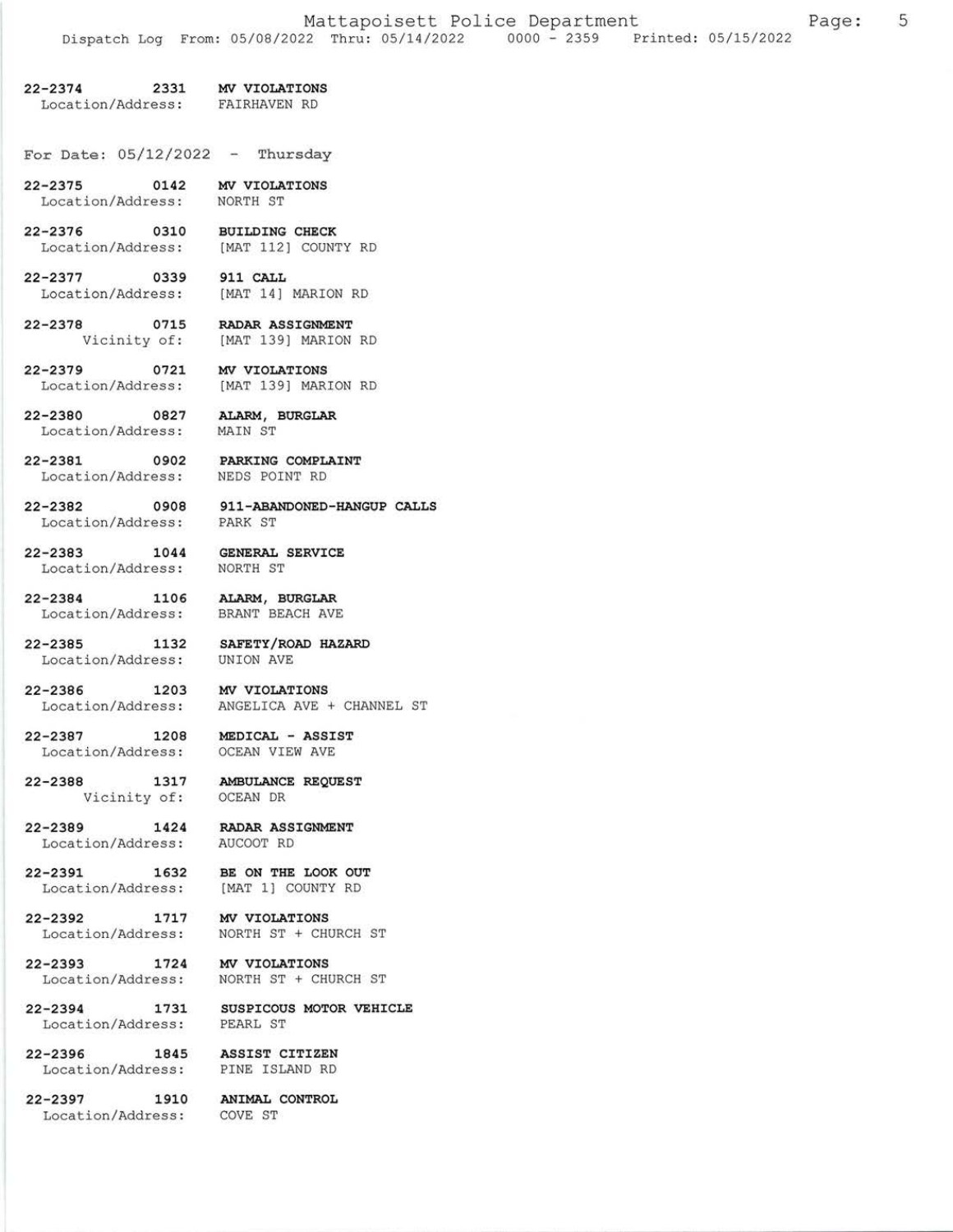22-2398 2003 MV VIOLATIONS

Location/Address: NORTH ST + LEBARON WAY

- 22-2399 2038 MV VIOLATIONS Location/Address: I195 WEST
- 22-2400 2103 MV VIOLATIONS Location/Address: 1195 WEST
- 22-2401 2115 MV VIOLATIONS Location/Address: I195 EAST
- 22-2402 2135 MV VIOLATIONS Location/Address: I195 WEST
- 22-2403 2154 MV VIOLATIONS Location/Address: [MAT 190] NORTH ST
- 22-2404 2228 MV VIOLATIONS Location/Address: I195 WEST
	-
- 22-2405 2256 MV VIOLATIONS Location/Address: I195 EAST
- For Date:  $05/13/2022 -$  Friday
- 22-2406 0227 BUILDING CHECK<br>Location/Address: [MAT 140] NEDS [MAT 140] NEDS POINT RD
- 22-2407 0254 BUILDING CHECK Location/Address: [MAT 147] SHAW ST
- 22-2408 0311 BUILDTNG CHECK Location/Address: [MAT 65] COUNTY RD
- 22-2409 0320 GENERAL SERVICE Location/Address: MATTAPOISETT NECK RD
- 22-2410 0604 MV VIOLATIONS Vicinity of: [MAT 142] NORTH ST
- 22-2411 0648 RADAR ASSIGNMENT<br>Location/Address: [MAT 139] MARION RD Location/Address:
- 22-2412 0712 MV VIOLATIONS<br>Vicinity of: [MAT 8] FAIRH
- 22-2413 0742 ASSIST CITIZEN<br>Location/Address: HAMMOND ST Location/Address:
- 22-2414 0922 GENERAL SERVICE Location/Address: [MAT 1] COUNTY RD
- 22-2415 0946 MV VIOLATIONS Location/Address: COUNTY RD
- 22-2416 0954 ANIMAL CONTROL Location/Address: NORTH ST
- 22-2417 1025 MV VIOLATIONS<br>Location/Address: FAIRHAVEN RD Location/Address:
- 22-2418 1105 MV VIOLATIONS Location/Address: NORTH ST
- 22-2420 1148 MV VIOLATIONS Location/Address: [MAT 248] BRANDT ISLAND RD
	-

[MAT 8] FAIRHAVEN RD

22-2421 1204 PROPERTY FOUND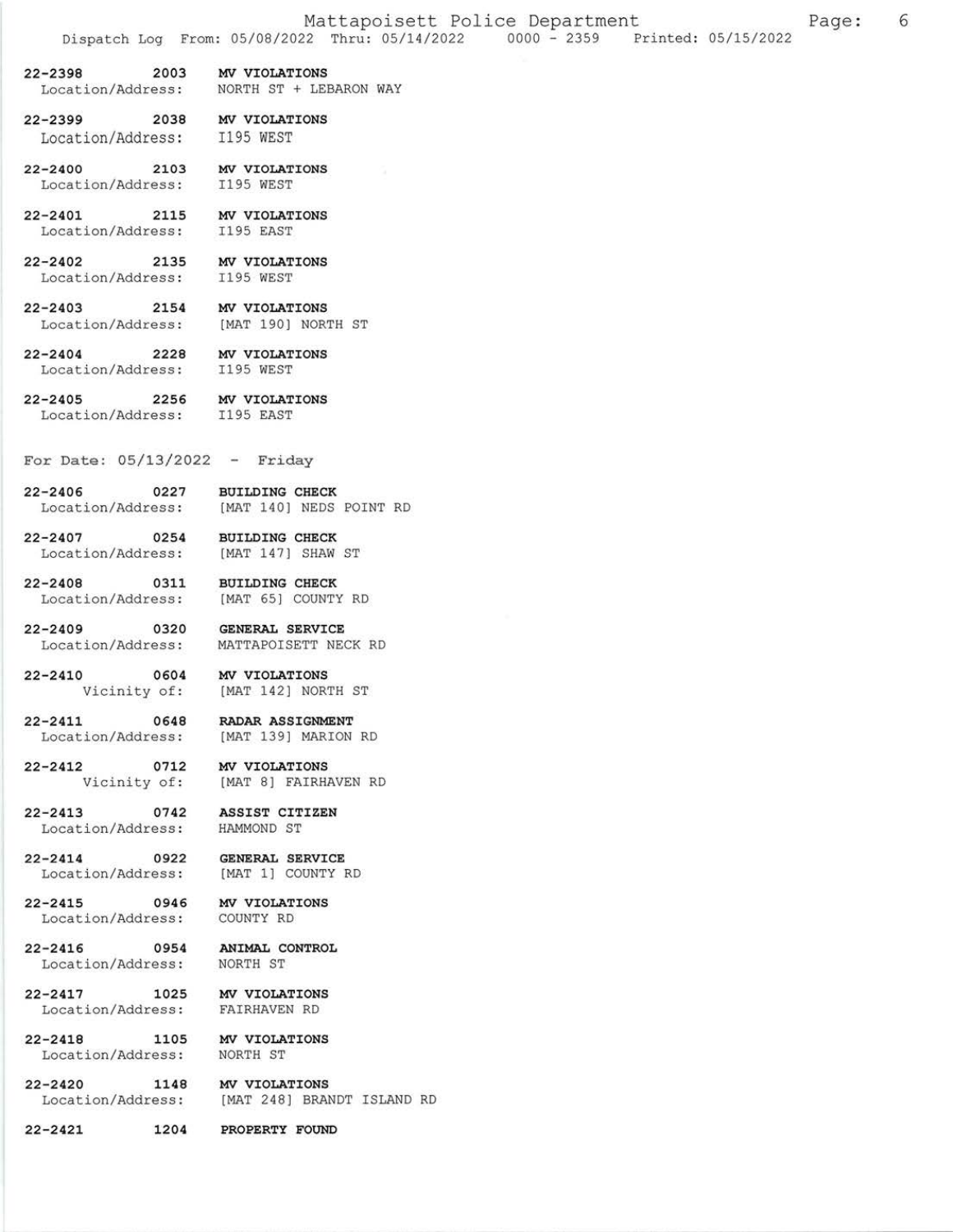Location/Address: MAIN ST + FAIRHAVEN RD

- 22-2422 T22O GENERAL SERVICE Location/Address: NORTH ST
- 22-2423 L246 SAFETY,/ROAD HAZARD Location/Address: EAIRHAVEN RD
- 22-2424 1304 RADAR ASSIGNMENT Location/Address: AUCOOT RD

22-2425 1317 HEAITH,/WELEARE Location/Address: NORTH ST

22-2426 1359 MV VIOLATIONS Location/Address: EAIRHAVEN RD + BRANDT ISLAND RD

22-2427 1409 MV VTOLATTONS

Location/Address: CHURCH ST + HUBBARDS WAY

22-2428 1431 MV GENERAL<br>Location/Address: [MAT 139] N [MAT 139] MARION RD

- 22-2429 1434 DISABLED MV<br>Vicinity of: NORTH ST Vicinity of:
- 22-2432 1701 911 CALL Location/Address: I195 EAST
- 22-2433 1813 MV VIOLATIONS Location/Address: FAIRHAVEN RD
- 22-2434 1828 MV VIOLATIONS Location/Address: FAIRHAVEN RD + SHAW ST
- 22-2435 1909 MV VIOLATIONS Location/Address: [MAT 275] NORTH ST

22-2436 1933 GENERAL SERVICE Location/Address: PARK PL

- 22-2437 2056 OPEN DOOR BUSINESS/RESIDENCE<br>Location/Address: [MAT 173] WATER ST [MAT 173] WATER ST
- 22-2438 2113 MV VIOLATIONS Location/Address: FAIRHAVEN RD + MATTAPOISETT NECK RD
- 22-2439 2211 MV VIOLATIONS<br>Location/Address: I195 EAST Location/Address:
- 22-2440 2226 MV VIOLATIONS<br>Location/Address: I195 WEST Location/Address:
- For Date:  $05/14/2022 -$  Saturday

22-2442 0018 MV CRASH Location/Address: LONG PLAIN RD

22-2443 0121 PROPERTY FOUND Location/Address: [MAT SINN] WATER ST

- 22-2444 0309 HARBORMASTER MEDICAL EMERGENCY Location/Address: [MAT 179] WATER ST
- 22-2445 0804 PARKING COMPLAINT Vicinity of: BRANDT ISLAND RD

22-2446 0833 AMBULANCE REQUEST Location/Address: MARION RD